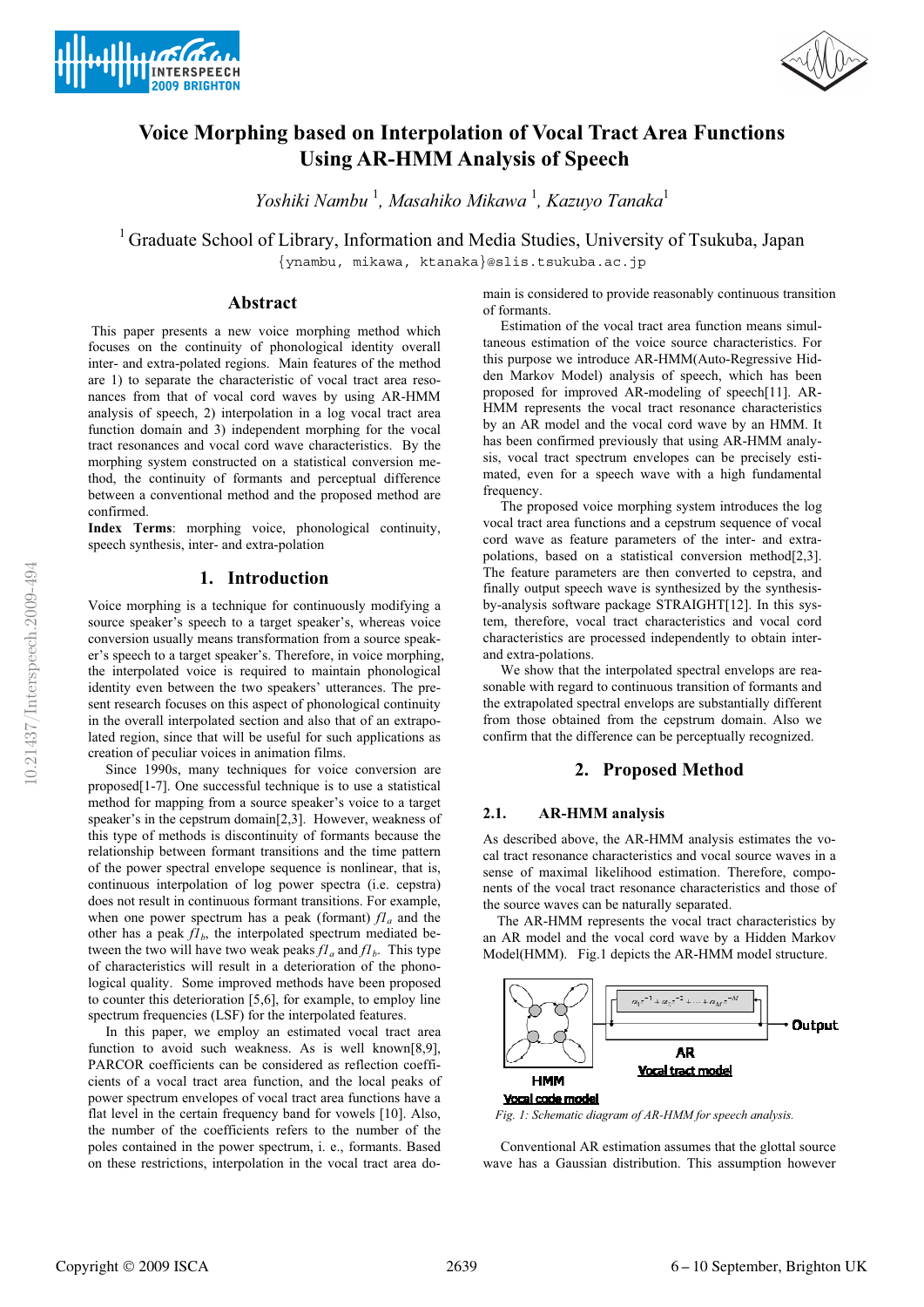can become invalid, especially when analyzing speech with a high fundamental frequency, such as that of some female speakers. On the contrary, in the AR-HMM estimation, the vocal cord HMM and the vocal tract AR model are alternately estimated using the maximum likelihood method. AR-HMM can estimate the vocal tract features without being biased by pitch harmonics. In addition, since the HMM used here adopts an assumption of the ring-states for the glottal source wave, the estimated glottal source can be regarded as an approximation of the vocal cord wave. Fig.2 shows an example of AR-HMM analysis results.



*Fig. 2: An example of the results ogAR-HMM analysis: original signal (top), log power spectrum estimated by AR-HMM (middle), vocal cord wave estimated by AR-HMM (bottom). The order of AR coefficients is 19, and the number of HMM states is 15* 

#### **2.2. Estimation of vocal tract area function**

The power spectrum was calculated from AR Coefficient with AR-HMM analysis, and reflection coefficients (PARCOR)  $k_i$ ,  $i = 1, 2, \dots n$  of the vocal tract area function was derived from autocorrelation coefficients obtained by IDFT of the power spectrum. In this paper, before analysis with AR-HMM, a first order adaptive inverse filtering was used for equalization of formants[10].

The vocal tract area function  $A_i$  ( $i = 1, 2, \dots, n+1$ ) was calculated by

$$
A_{n+1} = 1
$$
  

$$
A_i = \frac{1 - k_i}{1 + k_i} A_{i+1}
$$

*.*

 Then, we normalized the vocal tract area functions by dividing by sum of the vocal tract area functions. Finally, we used log normalized vocal tract area functions, in order to prevent vocal tract area functions to become negative, and AR coefficients to be unstable.

 By linear interpolation in vocal tract area functions domain, formant is expected to be a continuous transition. This is confirmed by Fig.3, where two spectra transitions are shown: one is a linear interpolation in cepstrum domain and the other is that in vocal tract area function domain. It is obvious that the formant transitions are continuous in the left side, i.e., in the vocal tract area function domain.

## **2.3. Conversion function**

The voice conversion technique used in the system is statistical mapping from a source speaker's voice to a target speaker's. The conversion function is represented by Gaussian Mixture Model (GMM).



*Fig.3: An example of linear interpolation: power spectra sequence obtained using 40 cepstrum coefficients(left), and that using log vocal tract area functions(right)*.

 Let us denote the vector analyzed from source speaker's speech by *x*, and the corresponding vector analyzed from target speaker's speech by *y*. The conversion function  $F(\mathbf{x})$  is given as follows.

$$
F(\mathbf{x}) = E[\mathbf{y} | \mathbf{x}]
$$
  
= 
$$
\sum_{i=1}^{m} \mathbf{p}_i(\mathbf{x}) \Big[ \mathbf{\mu}_i^y + \Sigma_i^{yx} (\Sigma_i^{xx})^{-1} (\mathbf{x} - \mathbf{\mu}_i^x) \Big]
$$
  

$$
\mathbf{p}_i(\mathbf{x}) = \frac{\alpha_i N(\mathbf{x}, \mathbf{\mu}_i^x, \Sigma_i^{xx})}{\sum_{j=1}^{m} \alpha_j N(\mathbf{x}, \mathbf{\mu}_j^x, \Sigma_j^{xx})}
$$

 $\mu_i^x$  and  $\mu_i^y$  denotes mean vector of  $i^{\text{th}}$  Gaussian model estimated from *x* and *y*.  $\Sigma_i^{xx}$  denotes covariance matrix of  $i^{\text{th}}$ Gaussian model estimated from  $x$  .  $\Sigma_i^{yx}$  is cross-covariance matrix.

As described in [#], GMM-based estimation of conversion function uses a set of time-aligned *x* and *y*,  $z = [x^T y^T]^T$  to estimate the parameters of a joint model of Gaussian mixtures. Once the model has been trained, the density of  $x$  and  $y$  is given by the following.

$$
\Sigma_i^z = \begin{bmatrix} \Sigma_i^{xx} & \Sigma_i^{xy} \\ \Sigma_i^{yx} & \Sigma_i^{yy} \end{bmatrix} \quad \mu_i^z = \begin{bmatrix} \mu_i^x \\ \mu_i^y \end{bmatrix}
$$

In this paper, the vocal tract characteristics is converted in log vocal tract area functions domain, and the vocal cord wave characteristics is converted in cepstrum domain.

#### **2.4. Re-synthesis of converted voice**

The system overview of voice conversion process is shown in Fig. 4, where the system consists of a training phase and conversion phase. The procedure of each phase is as follows: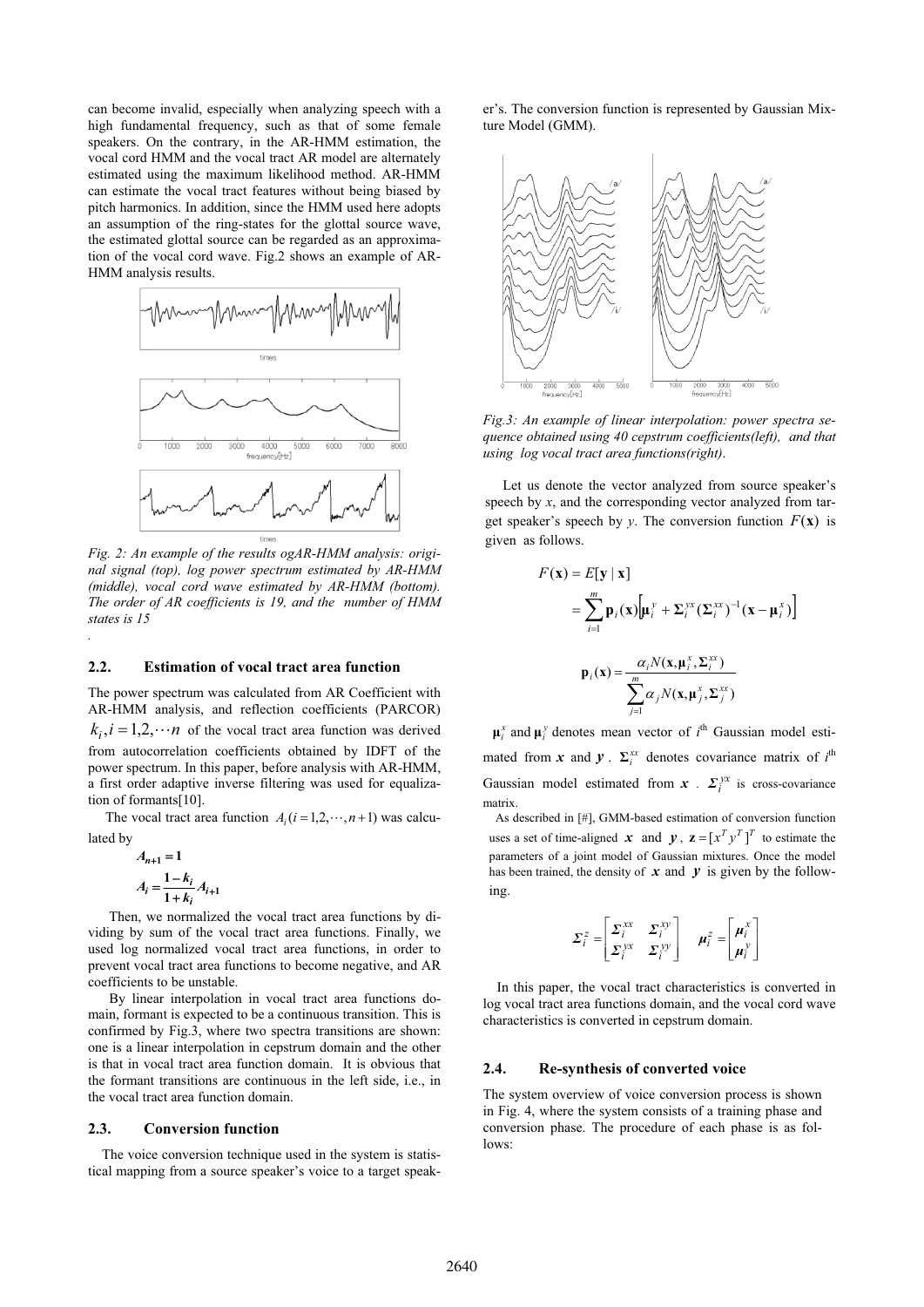#### Training phase:

- 1) *AR-HMM analysis*: Speech samples with the same phonetic content from both source and target speaker are analyzed, to estimate the AR coefficients for the vocal tract features and the vocal cord wave for the vocal cord features. The AR coefficients are transformed to log vocal tract area functions. The vocal cord wave is transformed to cepstra.
- 2) *Feature alignment*: The feature vectors obtained above are time-aligned using dynamic time warping (DTW) in order to compensate for any difference in duration between source and target utterances.
- 3) *Estimation of the conversion function*: The aligned vectors are used to train a joint GMM whose parameters then build a stochastic conversion function. The conversion function for the vocal tract features and the conversion function for the vocal cord features are estimated independently.

(a) Training phase



*Fig. 4 Block diagram of the voice conversion system.* 

Conversion and morphing phase:

- AR-HMM Analysis: As in training phase, the vocal tract and the vocal cord features are estimated using an AR-HMM, but in this case only the source speaker's utterances are used.
- 2) *Features Transformation*: The GMM-based transformation functions built during training is now used for converting every source log vocal tract area functions and vocal cord cepstrum into its most likely target equivalent.
- 3) *Resynthesis*: The features of morphed speech are obtained from  $(1 - \lambda)\mathbf{x} + \lambda F(\mathbf{x})$ , where **x** denotes original source features, and  $F(\mathbf{x})$  is the converted features obtained using the conversion functions.  $\lambda$  denotes morphing rate. The vocal tract features and the vocal cord features are interpolated independently. The PARCOR coefficients are obtained from the converted log vocal tract

area functions, and the vocal tract cepstrum is obtained from these via power spectrum. We combained this cepstrum and the converted vocal cord cepstrum, and synthesized the morphed speech with STRAIGHT.

The method of pitch modification is conversion of average of log fundamental frequencies.

$$
f_0' = \frac{\mu_y}{\mu_x} \times f_0
$$

where  $f_0$ ,  $f_0'$  denote log fundamental frequencies of beforeconversion and after-conversion, and  $\mu_x$ ,  $\mu_x$  are the mean log pitch of source and target speakers, respectively.

## **3. Experiments**

## **3.1. Experimental condition**

The speech sample set used for the voice morphing contained 50 sentences in Japanese, each uttered by two male and two female speakers. The sampling frequency was 16[kHz] and the average duration of the sentence samples was 4.7[sec]. Fortyfive sentences were used for the training of the conversion functions; five sentences were used for the synthesis of the morphed speech. The number of mixtures of GMM for the conversion function was 64. The following three types of features were compared:

(a) Conventional LPC analysis coefficients, order of 19. (b) 40 cepstrum coefficients calculated from the AR coefficients, and 40 cepstrum coefficients calculated from the vocal cord wave, both estimated by AR-HMM analysis. (c) Log vocal tract area functions (order of 19) and 40 cepstrum coefficients calculated from the vocal cord wave, both estimated by AR-HMM analysis.

 The morphed speech was synthesized by using features (a), (b), and (c), changing the morphing rate. Three combinations of source and target speakers were used: male to male, female to female, and male to female.

## **3.2. Evaluation of conversion quality**

In order to evaluate conversion quality, we compared target speaker's original speeches and synthesized morphed speeches when morphing rate was 100%, using a log power spectral distortion measure. The results are shown in Table 1.

*Table.1 Spectral distortions average of all speakers' combinations: (a)conventional LPC only, (b) cepstra calculated from AR coefficients and vocal cord waves by AR-HMM analysis, and (c)cepstra calculated from log vocal tract area functions and vocal cord waves by AR-HMM analysis. (c)-1and (c)-2 respectively indicate the vocal tract features and the vocal cord features only in (c). (p)morphing rate 0% and (q)morphing rate 100%*.

|         | $(p)0\%$ [dB] | $(q)100\%[dB]$ | $(q)-(p)[dB]$ |
|---------|---------------|----------------|---------------|
| (a)     | 7.23          | 6.24           | $-1.00$       |
| (b)     | 7.15          | 5.77           | $-1.38$       |
| (c)     | 7.28          | 5.90           | $-1.38$       |
| $(c)-1$ | 7.28          | 6.35           | $-0.93$       |
| $(c)-2$ | 7.28          | 6.86           | $-0.42$       |